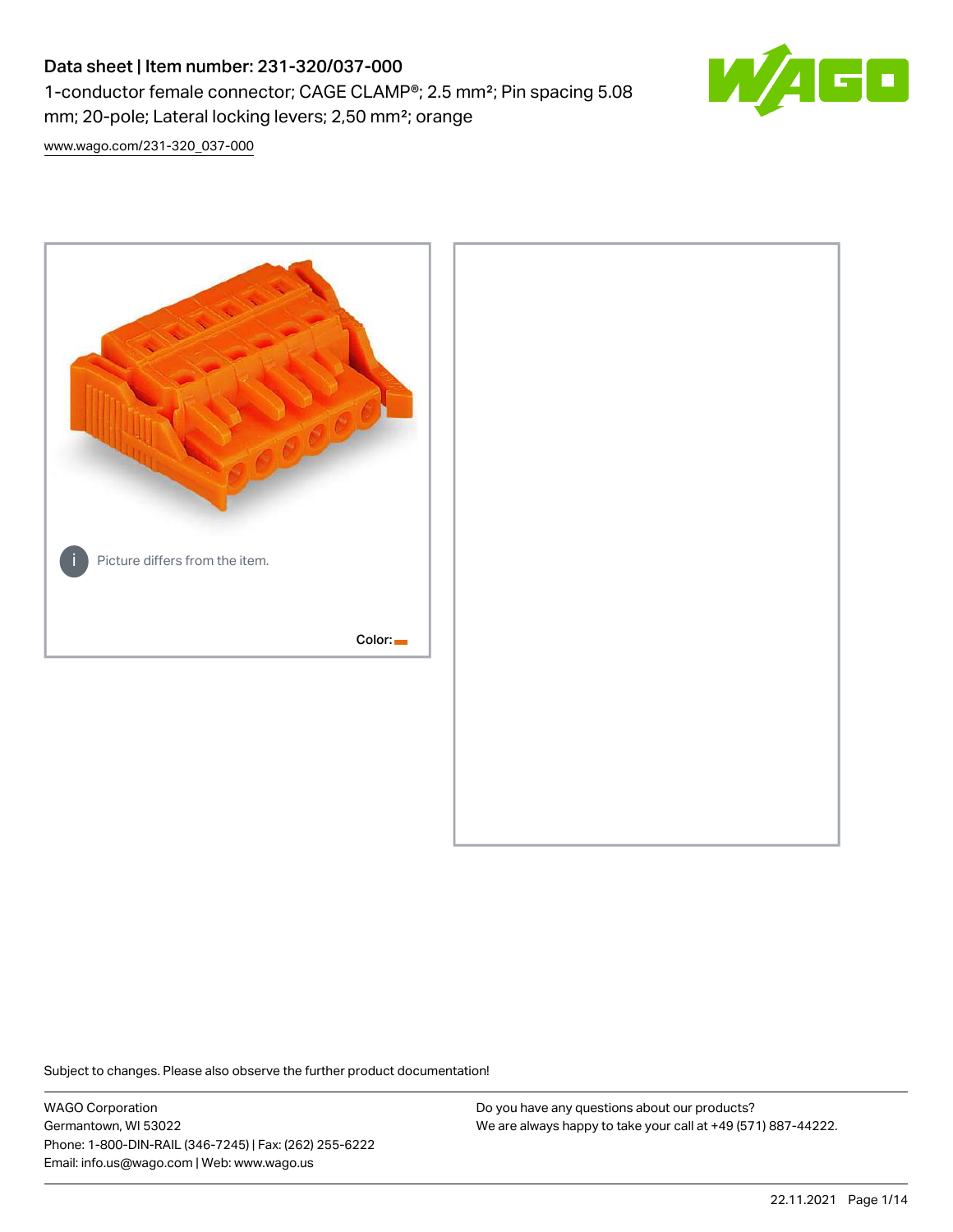

Dimensions in mm

L = pole no. x pin spacing

2- to 3-pole female connectors – one latch only

#### Item description

- **Universal connection for all conductor types**
- Easy cable pre-assembly and on-unit wiring via vertical and horizontal CAGE CLAMP<sup>®</sup> actuation  $\blacksquare$
- $\blacksquare$ Integrated test ports
- $\blacksquare$ With coding fingers

Subject to changes. Please also observe the further product documentation! Data

WAGO Corporation Germantown, WI 53022 Phone: 1-800-DIN-RAIL (346-7245) | Fax: (262) 255-6222 Email: info.us@wago.com | Web: www.wago.us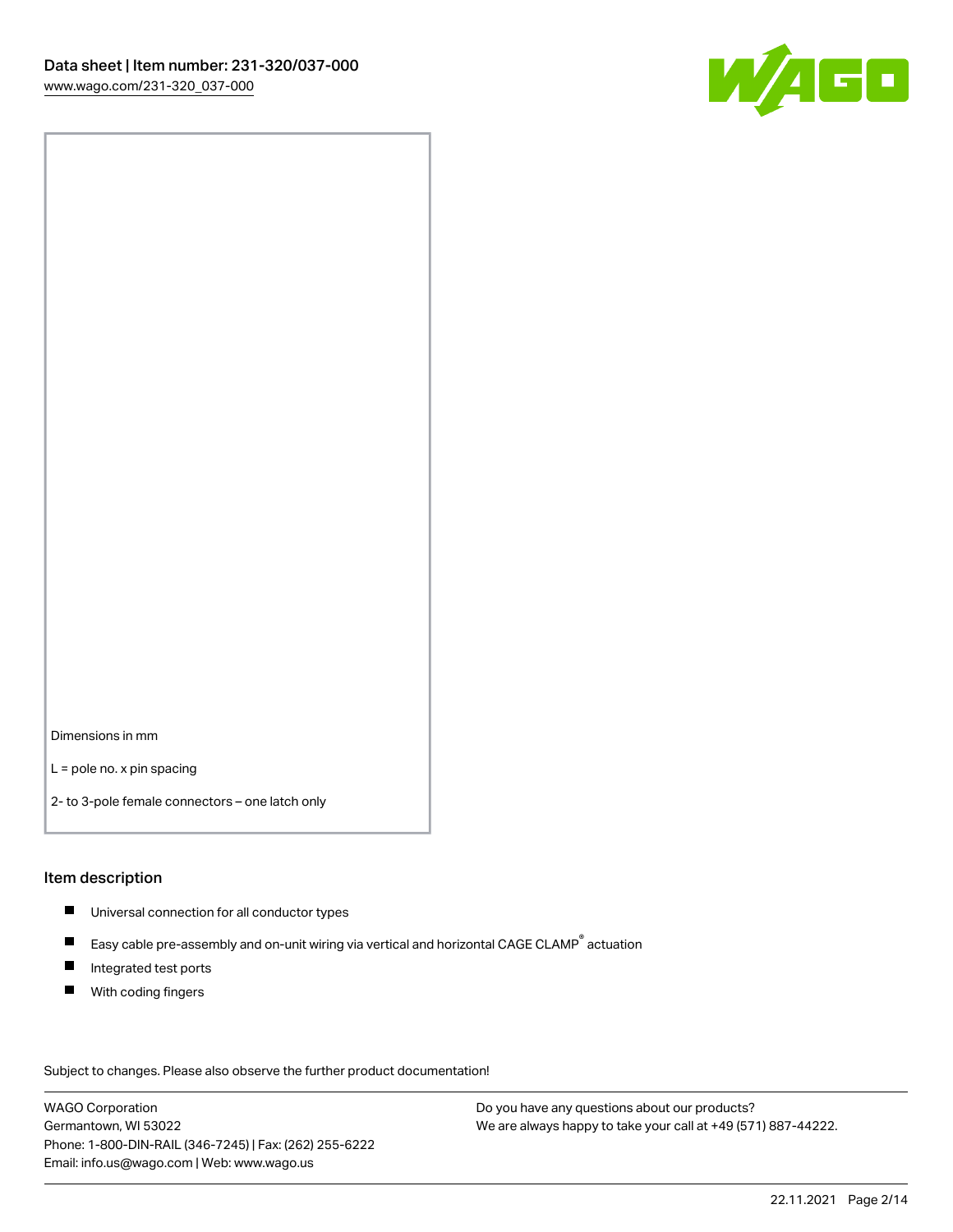

## Data Notes

| Safety information 1 | The <i>MCS – MULTI CONNECTION SYSTEM</i> includes connectors<br>without breaking capacity in accordance with DIN EN 61984. When<br>used as intended, these connectors must not be connected<br>/disconnected when live or under load. The circuit design should<br>ensure header pins, which can be touched, are not live when<br>unmated. |
|----------------------|--------------------------------------------------------------------------------------------------------------------------------------------------------------------------------------------------------------------------------------------------------------------------------------------------------------------------------------------|
| Variants:            | Gold-plated or partially gold-plated contact surfaces<br>Other versions (or variants) can be requested from WAGO Sales or<br>configured at https://configurator.wago.com/                                                                                                                                                                  |

#### Electrical data

## IEC Approvals

| Ratings per                 | IEC/EN 60664-1                                                        |
|-----------------------------|-----------------------------------------------------------------------|
| Rated voltage (III / 3)     | 320 V                                                                 |
| Rated surge voltage (III/3) | 4 <sub>k</sub> V                                                      |
| Rated voltage (III/2)       | 320 V                                                                 |
| Rated surge voltage (III/2) | 4 <sub>k</sub> V                                                      |
| Nominal voltage (II/2)      | 630 V                                                                 |
| Rated surge voltage (II/2)  | 4 <sub>k</sub> V                                                      |
| Rated current               | 16 A                                                                  |
| Legend (ratings)            | $(III / 2)$ $\triangle$ Overvoltage category III / Pollution degree 2 |

### UL Approvals

| Approvals per                  | UL 1059 |
|--------------------------------|---------|
| Rated voltage UL (Use Group B) | 300 V   |
| Rated current UL (Use Group B) | 15 A    |
| Rated voltage UL (Use Group D) | 300 V   |
| Rated current UL (Use Group D) | 10 A    |

## Ratings per UL

| Rated voltage UL 1977 | 300 V |
|-----------------------|-------|
| Rated current UL 1977 |       |

#### CSA Approvals

Approvals per CSA

Subject to changes. Please also observe the further product documentation!

| <b>WAGO Corporation</b>                                | Do you have any questions about our products?                 |
|--------------------------------------------------------|---------------------------------------------------------------|
| Germantown, WI 53022                                   | We are always happy to take your call at +49 (571) 887-44222. |
| Phone: 1-800-DIN-RAIL (346-7245)   Fax: (262) 255-6222 |                                                               |
| Email: info.us@wago.com   Web: www.wago.us             |                                                               |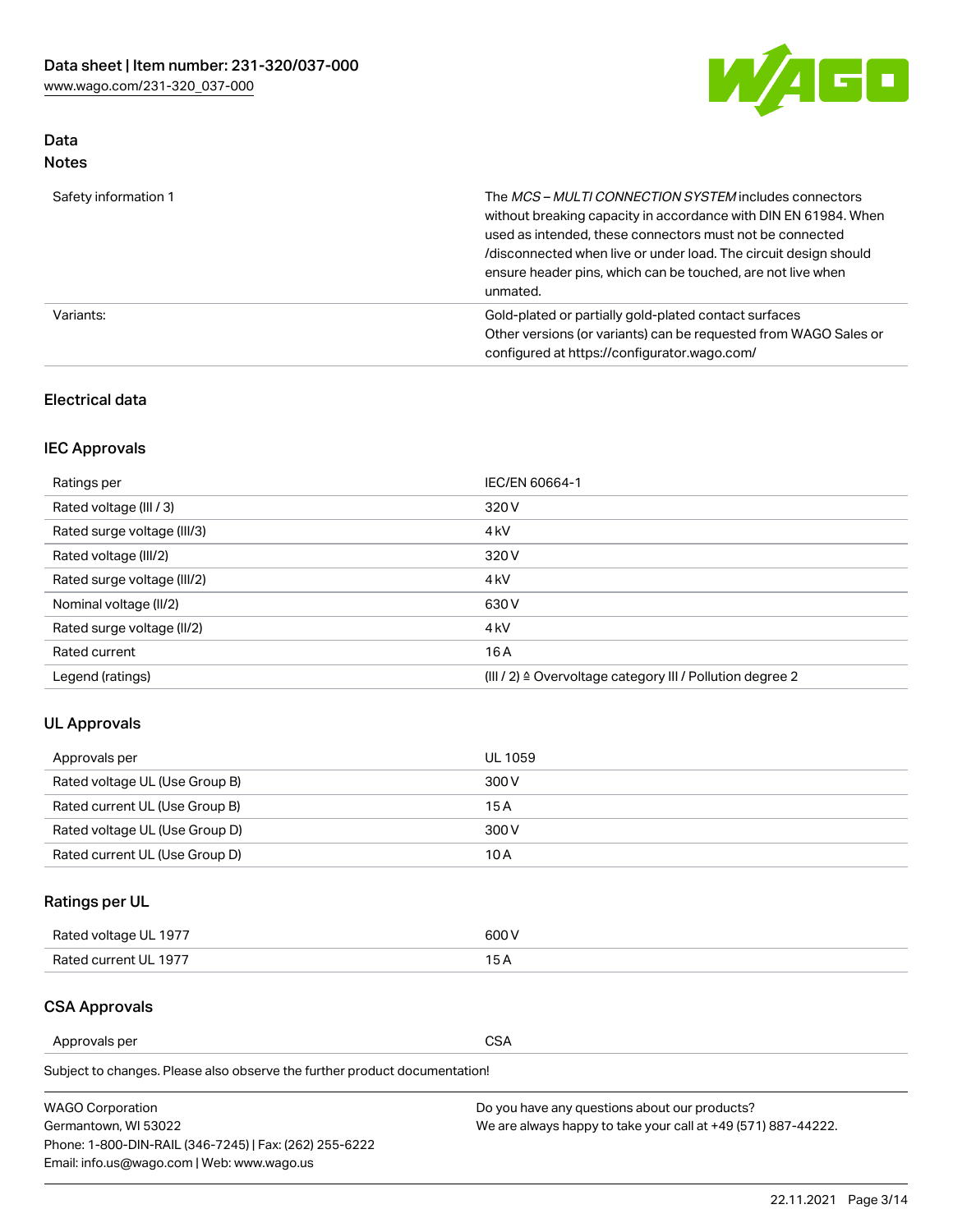[www.wago.com/231-320\\_037-000](http://www.wago.com/231-320_037-000)



| Rated voltage CSA (Use Group B) | 300 V |
|---------------------------------|-------|
| Rated current CSA (Use Group B) | 15 A  |
| Rated voltage CSA (Use Group D) | 300 V |
| Rated current CSA (Use Group D) | 10 A  |

#### Connection data

| Total number of connection points | 20 |
|-----------------------------------|----|
| Total number of potentials        | 20 |
| Number of connection types        |    |
| Number of levels                  |    |

#### Connection 1

| Connection technology                             | CAGE CLAMP®                             |
|---------------------------------------------------|-----------------------------------------|
| Actuation type                                    | Operating tool                          |
| Solid conductor                                   | $0.082.5$ mm <sup>2</sup> / 28  12 AWG  |
| Fine-stranded conductor                           | $0.08$ 2.5 mm <sup>2</sup> / 28  12 AWG |
| Fine-stranded conductor; with insulated ferrule   | $0.251.5$ mm <sup>2</sup>               |
| Fine-stranded conductor; with uninsulated ferrule | $0.252.5$ mm <sup>2</sup>               |
| Strip length                                      | $89$ mm $/ 0.310.35$ inch               |
| Number of poles                                   | 20                                      |
| Conductor entry direction to mating direction     | 0°                                      |

### Physical data

| Pin spacing | 5.08 mm / 0.2 inch    |
|-------------|-----------------------|
| Width       | 118.2 mm / 4.654 inch |
| Height      | 14.3 mm / 0.563 inch  |
| Depth       | 29.6 mm / 1.165 inch  |

## Plug-in connection

| Contact type (pluggable connector) | Female connector/socket |
|------------------------------------|-------------------------|
| Connector (connection type)        | for conductor           |
| Mismating protection               | No                      |
| Locking of plug-in connection      | locking lever           |

## Material data

Color contracts and contracts of the contracts of the contracts of the contracts of the contracts of the contracts of the contracts of the contracts of the contracts of the contracts of the contracts of the contracts of th

Subject to changes. Please also observe the further product documentation! Material group I

| <b>WAGO Corporation</b>                                | Do you have any questions about our products?                 |
|--------------------------------------------------------|---------------------------------------------------------------|
| Germantown, WI 53022                                   | We are always happy to take your call at +49 (571) 887-44222. |
| Phone: 1-800-DIN-RAIL (346-7245)   Fax: (262) 255-6222 |                                                               |
| Email: info.us@wago.com   Web: www.wago.us             |                                                               |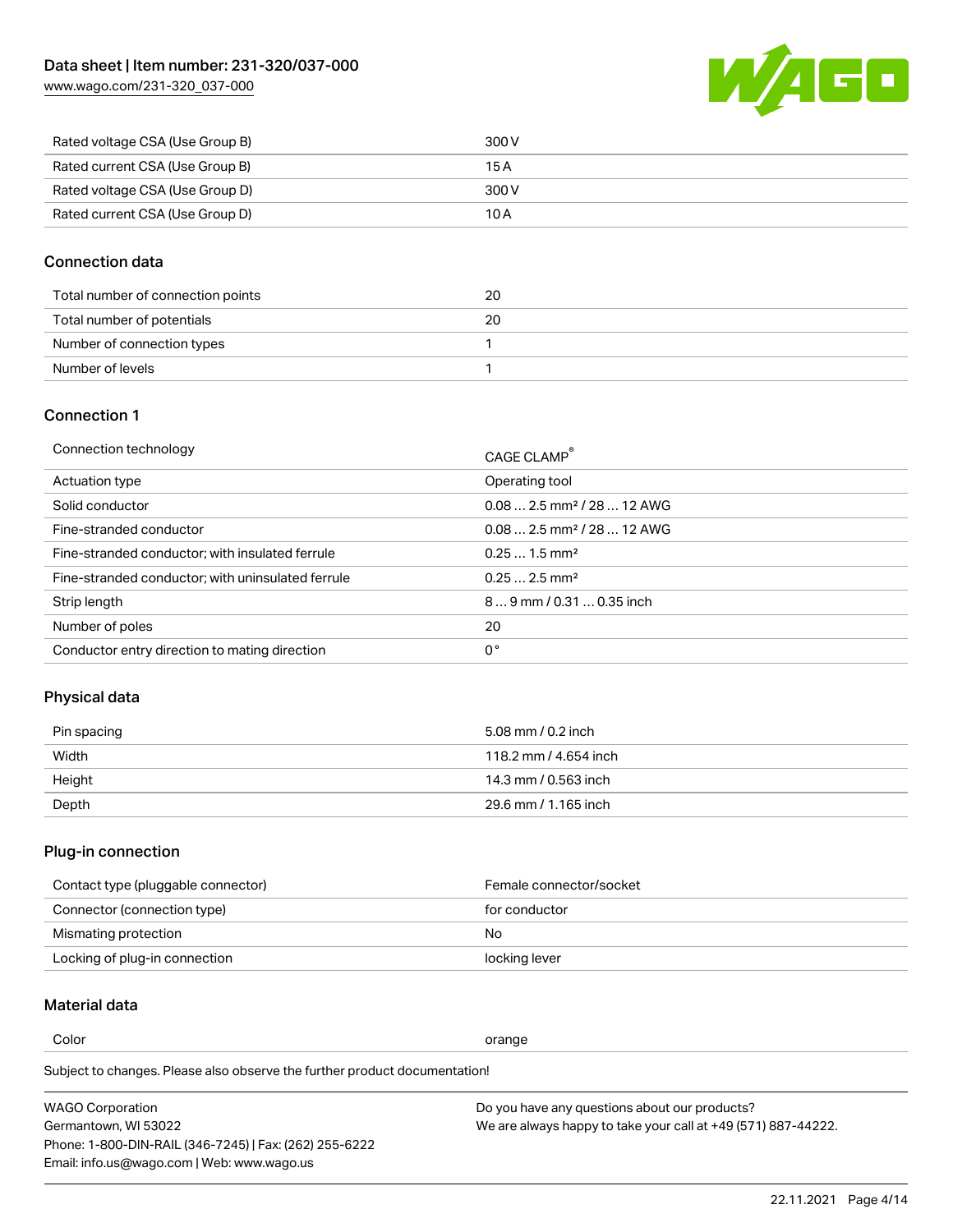[www.wago.com/231-320\\_037-000](http://www.wago.com/231-320_037-000)



| Material group              |                                   |
|-----------------------------|-----------------------------------|
| Insulation material         | Polyamide (PA66)                  |
| Flammability class per UL94 | V <sub>0</sub>                    |
| Clamping spring material    | Chrome nickel spring steel (CrNi) |
| Contact material            | Copper alloy                      |
| Contact plating             | tin-plated                        |
| Fire load                   | 0.551 MJ                          |
| Weight                      | 37.6g                             |
|                             |                                   |

## Environmental requirements

| Limit temperature range<br>. | . +85 °C<br>-60… |  |
|------------------------------|------------------|--|
|------------------------------|------------------|--|

#### Commercial data

| Product Group         | 3 (Multi Conn. System) |
|-----------------------|------------------------|
| PU (SPU)              | 10 Stück               |
| Packaging type        | box                    |
| Country of origin     | <b>DE</b>              |
| <b>GTIN</b>           | 4044918350136          |
| Customs tariff number | 8536694040             |

## Approvals / Certificates

#### Country specific Approvals

|                       |                                                                            |                                 | Certificate |
|-----------------------|----------------------------------------------------------------------------|---------------------------------|-------------|
| Logo                  | Approval                                                                   | <b>Additional Approval Text</b> | name        |
|                       | CB                                                                         | IEC 61984                       | NL-39756    |
|                       | DEKRA Certification B.V.                                                   |                                 |             |
|                       | <b>CSA</b>                                                                 | C22.2                           | 1466354     |
|                       | <b>DEKRA Certification B.V.</b>                                            |                                 |             |
|                       | <b>KEMA/KEUR</b>                                                           | EN 61984                        | 2190761.01  |
| EMA                   | DEKRA Certification B.V.                                                   |                                 |             |
| <b>Ship Approvals</b> |                                                                            |                                 |             |
|                       |                                                                            |                                 | Certificate |
| Logo                  | Approval                                                                   | <b>Additional Approval Text</b> | name        |
|                       | <b>ABS</b>                                                                 |                                 | $19 -$      |
|                       | Subject to changes. Please also observe the further product documentation! |                                 |             |

| <b>WAGO Corporation</b>                                | Do you have any questions about our products?                 |
|--------------------------------------------------------|---------------------------------------------------------------|
| Germantown, WI 53022                                   | We are always happy to take your call at +49 (571) 887-44222. |
| Phone: 1-800-DIN-RAIL (346-7245)   Fax: (262) 255-6222 |                                                               |
| Email: info.us@wago.com   Web: www.wago.us             |                                                               |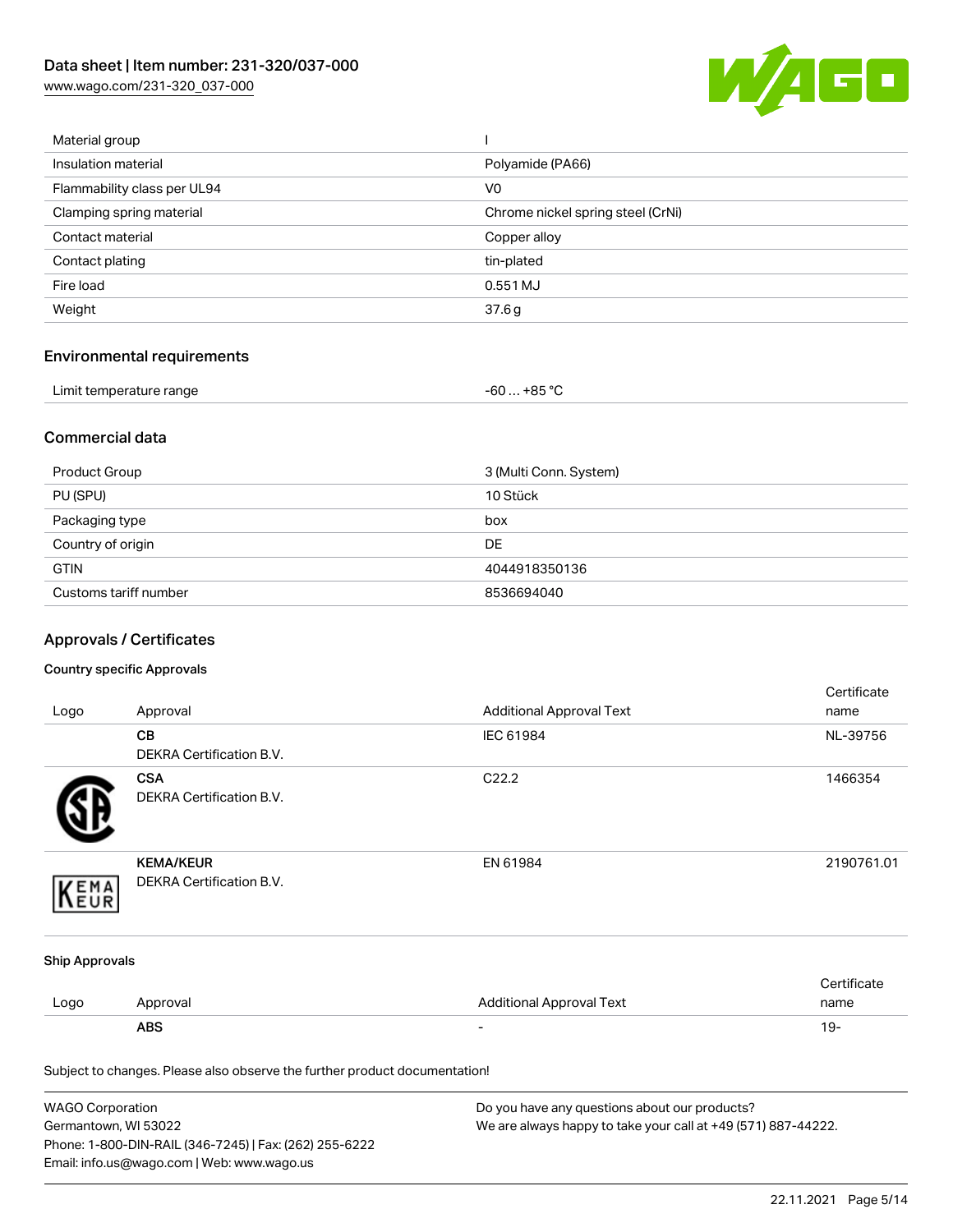

American Bureau of Shipping HG1869876-



PDA

| <b>UL-Approvals</b> |                                                                                                                         |                                 |                              |
|---------------------|-------------------------------------------------------------------------------------------------------------------------|---------------------------------|------------------------------|
| Logo                | Approval                                                                                                                | <b>Additional Approval Text</b> | Certificate<br>name          |
|                     | UL<br>UL International Germany GmbH                                                                                     | <b>UL 1977</b>                  | E45171                       |
|                     | <b>UR</b><br>Underwriters Laboratories Inc.                                                                             | UL 1059                         | E45172                       |
| Counterpart         |                                                                                                                         |                                 |                              |
|                     | Item no.231-650<br>Male connector; 20-pole; Pin spacing 5.08 mm; orange                                                 |                                 | www.wago.com/231-650         |
|                     | Item no.231-550/001-000<br>Male header; 20-pole; THT; 1.0 x 1.0 mm solder pin; angled; pin spacing 5.08 mm; orange      |                                 | www.wago.com/231-550/001-000 |
|                     | Item no.231-350/001-000<br>Male header; 20-pole; THT; 1.0 x 1.0 mm solder pin; straight; pin spacing 5.08 mm; orange    |                                 | www.wago.com/231-350/001-000 |
| Ferrules            | <b>Optional accessories</b>                                                                                             |                                 |                              |
| Ferrule             | Item no.: 216-101                                                                                                       |                                 |                              |
|                     | Ferrule; Sleeve for 0.5 mm <sup>2</sup> / AWG 22; uninsulated; electro-tin plated; silver-colored                       |                                 | www.wago.com/216-101         |
| Ť.                  | Item no.: 216-104<br>Ferrule; Sleeve for 1.5 mm <sup>2</sup> / AWG 16; uninsulated; electro-tin plated; silver-colored  |                                 | www.wago.com/216-104         |
| Ī                   | Item no.: 216-106<br>Ferrule; Sleeve for 2.5 mm <sup>2</sup> / AWG 14; uninsulated; electro-tin plated; silver-colored  |                                 | www.wago.com/216-106         |
|                     | Item no.: 216-102<br>Ferrule; Sleeve for 0.75 mm <sup>2</sup> / AWG 20; uninsulated; electro-tin plated; silver-colored |                                 | www.wago.com/216-102         |
|                     | Subject to changes. Please also observe the further product documentation!                                              |                                 |                              |
|                     |                                                                                                                         |                                 |                              |

WAGO Corporation Germantown, WI 53022 Phone: 1-800-DIN-RAIL (346-7245) | Fax: (262) 255-6222 Email: info.us@wago.com | Web: www.wago.us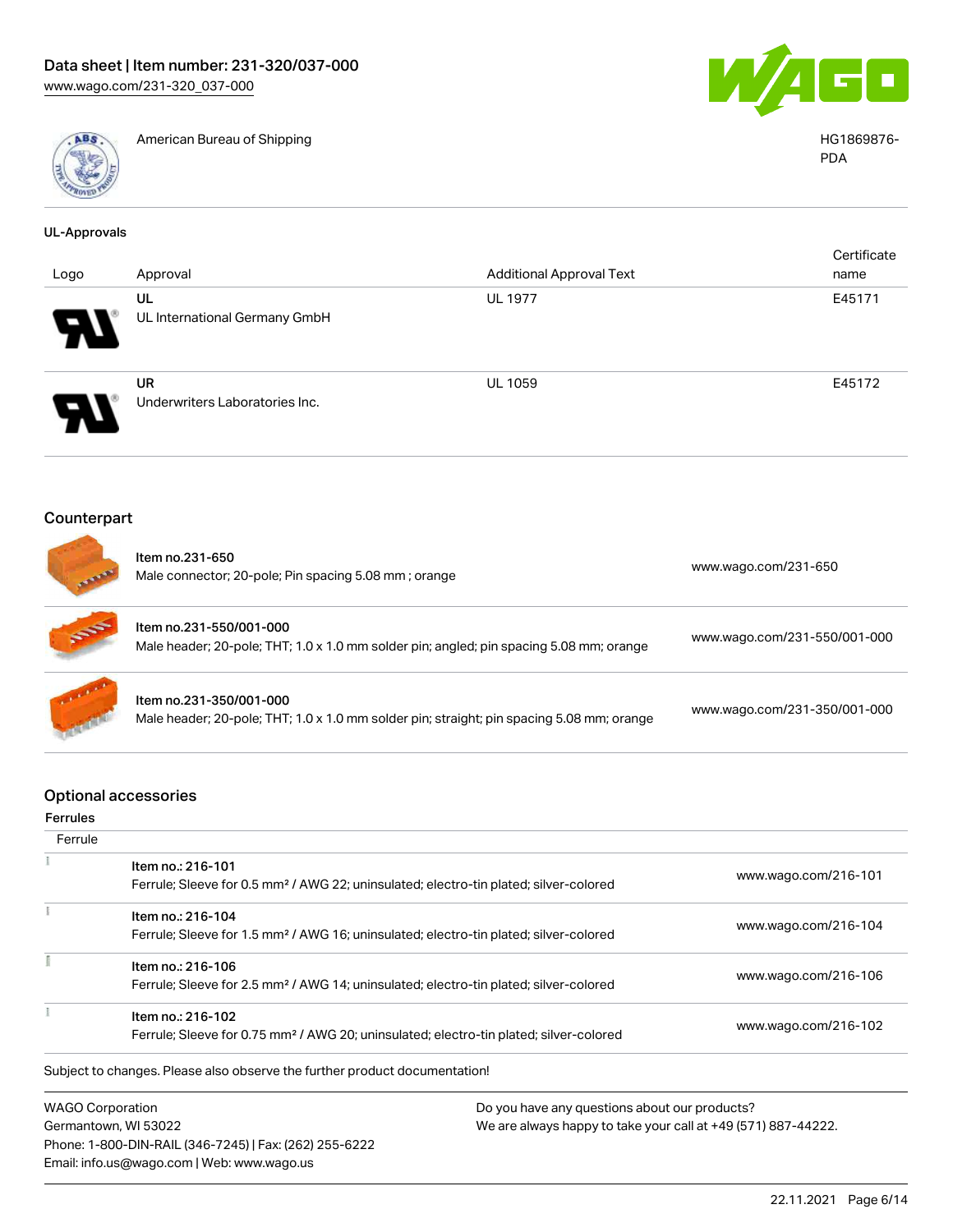### Data sheet | Item number: 231-320/037-000

Phone: 1-800-DIN-RAIL (346-7245) | Fax: (262) 255-6222

Email: info.us@wago.com | Web: www.wago.us

[www.wago.com/231-320\\_037-000](http://www.wago.com/231-320_037-000)



|    | Item no.: 216-103<br>Ferrule; Sleeve for 1 mm <sup>2</sup> / AWG 18; uninsulated; electro-tin plated                                                                                              | www.wago.com/216-103 |
|----|---------------------------------------------------------------------------------------------------------------------------------------------------------------------------------------------------|----------------------|
| î. | Item no.: 216-123<br>Ferrule; Sleeve for 1 mm <sup>2</sup> / AWG 18; uninsulated; electro-tin plated; silver-colored                                                                              | www.wago.com/216-123 |
|    | Item no.: 216-122<br>Ferrule; Sleeve for 0.75 mm <sup>2</sup> / AWG 20; uninsulated; electro-tin plated; silver-colored                                                                           | www.wago.com/216-122 |
|    | Item no.: 216-124<br>Ferrule; Sleeve for 1.5 mm <sup>2</sup> / AWG 16; uninsulated; electro-tin plated                                                                                            | www.wago.com/216-124 |
|    | Item no.: 216-142<br>Ferrule; Sleeve for 0.75 mm <sup>2</sup> / 18 AWG; uninsulated; electro-tin plated; electrolytic copper; gastight<br>crimped; acc. to DIN 46228, Part 1/08.92                | www.wago.com/216-142 |
|    | Item no.: 216-132<br>Ferrule; Sleeve for 0.34 mm <sup>2</sup> / AWG 24; uninsulated; electro-tin plated                                                                                           | www.wago.com/216-132 |
|    | Item no.: 216-121<br>Ferrule; Sleeve for 0.5 mm <sup>2</sup> / AWG 22; uninsulated; electro-tin plated; silver-colored                                                                            | www.wago.com/216-121 |
|    | Item no.: 216-143<br>Ferrule; Sleeve for 1 mm <sup>2</sup> / AWG 18; uninsulated; electro-tin plated; electrolytic copper; gastight<br>crimped; acc. to DIN 46228, Part 1/08.92                   | www.wago.com/216-143 |
|    | Item no.: 216-131<br>Ferrule; Sleeve for 0.25 mm <sup>2</sup> / AWG 24; uninsulated; electro-tin plated; silver-colored                                                                           | www.wago.com/216-131 |
|    | Item no.: 216-141<br>Ferrule; Sleeve for 0.5 mm <sup>2</sup> / 20 AWG; uninsulated; electro-tin plated; electrolytic copper; gastight<br>crimped; acc. to DIN 46228, Part 1/08.92                 | www.wago.com/216-141 |
|    | Item no.: 216-152<br>Ferrule; Sleeve for 0.34 mm <sup>2</sup> / AWG 24; uninsulated; electro-tin plated                                                                                           | www.wago.com/216-152 |
|    | Item no.: 216-203<br>Ferrule; Sleeve for 1 mm <sup>2</sup> / AWG 18; insulated; electro-tin plated; red                                                                                           | www.wago.com/216-203 |
|    | Item no.: 216-202<br>Ferrule; Sleeve for 0.75 mm <sup>2</sup> / 18 AWG; insulated; electro-tin plated; gray                                                                                       | www.wago.com/216-202 |
|    | Item no.: 216-151<br>Ferrule; Sleeve for 0.25 mm <sup>2</sup> / AWG 24; uninsulated; electro-tin plated                                                                                           | www.wago.com/216-151 |
|    | Item no.: 216-204<br>Ferrule; Sleeve for 1.5 mm <sup>2</sup> / AWG 16; insulated; electro-tin plated; black                                                                                       | www.wago.com/216-204 |
|    | Item no.: 216-144<br>Ferrule; Sleeve for 1.5 mm <sup>2</sup> / AWG 16; uninsulated; electro-tin plated; electrolytic copper; gastight<br>crimped; acc. to DIN 46228, Part 1/08.92; silver-colored | www.wago.com/216-144 |
|    | Item no.: 216-201<br>Ferrule; Sleeve for 0.5 mm <sup>2</sup> / 20 AWG; insulated; electro-tin plated; white                                                                                       | www.wago.com/216-201 |
|    | Item no.: 216-223                                                                                                                                                                                 | www.wago.com/216-223 |
|    | Subject to changes. Please also observe the further product documentation!                                                                                                                        |                      |
|    | <b>WAGO Corporation</b><br>Do you have any questions about our products?<br>Germantown, WI 53022<br>We are always happy to take your call at +49 (571) 887-44222.                                 |                      |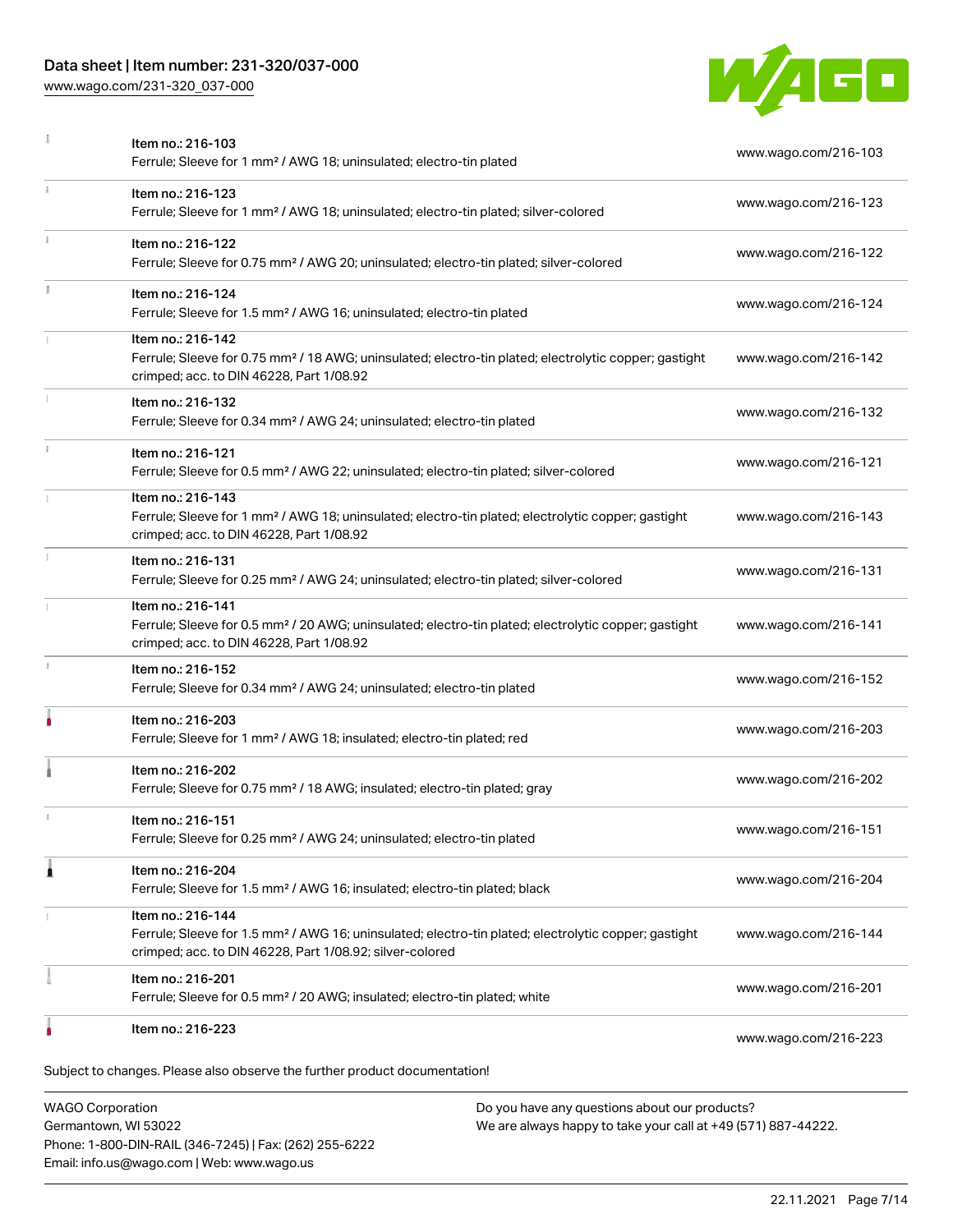[www.wago.com/231-320\\_037-000](http://www.wago.com/231-320_037-000)



|         | Ferrule; Sleeve for 1 mm <sup>2</sup> / AWG 18; insulated; electro-tin plated; red                                                                                                                      |                      |
|---------|---------------------------------------------------------------------------------------------------------------------------------------------------------------------------------------------------------|----------------------|
|         | Item no.: 216-241<br>Ferrule; Sleeve for 0.5 mm <sup>2</sup> / 20 AWG; insulated; electro-tin plated; electrolytic copper; gastight<br>crimped; acc. to DIN 46228, Part 4/09.90; white                  | www.wago.com/216-241 |
|         | Item no.: 216-242<br>Ferrule; Sleeve for 0.75 mm <sup>2</sup> / 18 AWG; insulated; electro-tin plated; electrolytic copper; gastight<br>crimped; acc. to DIN 46228, Part 4/09.90; gray                  | www.wago.com/216-242 |
|         | Item no.: 216-222<br>Ferrule; Sleeve for 0.75 mm <sup>2</sup> / 18 AWG; insulated; electro-tin plated; gray                                                                                             | www.wago.com/216-222 |
|         | Item no.: 216-221<br>Ferrule; Sleeve for 0.5 mm <sup>2</sup> / 20 AWG; insulated; electro-tin plated; white                                                                                             | www.wago.com/216-221 |
| Ă       | Item no.: 216-224<br>Ferrule; Sleeve for 1.5 mm <sup>2</sup> / AWG 16; insulated; electro-tin plated; black                                                                                             | www.wago.com/216-224 |
|         | Item no.: 216-243<br>Ferrule; Sleeve for 1 mm <sup>2</sup> / AWG 18; insulated; electro-tin plated; electrolytic copper; gastight crimped; www.wago.com/216-243<br>acc. to DIN 46228, Part 4/09.90; red |                      |
| Â       | Item no.: 216-244<br>Ferrule; Sleeve for 1.5 mm <sup>2</sup> / AWG 16; insulated; electro-tin plated; electrolytic copper; gastight<br>crimped; acc. to DIN 46228, Part 4/09.90; black                  | www.wago.com/216-244 |
|         | Item no.: 216-263<br>Ferrule; Sleeve for 1 mm <sup>2</sup> / AWG 18; insulated; electro-tin plated; electrolytic copper; gastight crimped; www.wago.com/216-263<br>acc. to DIN 46228, Part 4/09.90; red |                      |
| Â       | Item no.: 216-264<br>Ferrule; Sleeve for 1.5 mm <sup>2</sup> / AWG 16; insulated; electro-tin plated; electrolytic copper; gastight<br>crimped; acc. to DIN 46228, Part 4/09.90; black                  | www.wago.com/216-264 |
| ٨       | Item no.: 216-284<br>Ferrule; Sleeve for 1.5 mm <sup>2</sup> / AWG 16; insulated; electro-tin plated; electrolytic copper; gastight<br>crimped; acc. to DIN 46228, Part 4/09.90; black                  | www.wago.com/216-284 |
|         | Item no.: 216-262<br>Ferrule; Sleeve for 0.75 mm <sup>2</sup> / 18 AWG; insulated; electro-tin plated; electrolytic copper; gastight<br>crimped; acc. to DIN 46228, Part 4/09.90; gray                  | www.wago.com/216-262 |
|         | Item no.: 216-301<br>Ferrule; Sleeve for 0.25 mm <sup>2</sup> / AWG 24; insulated; electro-tin plated; yellow                                                                                           | www.wago.com/216-301 |
|         | Item no.: 216-321<br>Ferrule; Sleeve for 0.25 mm <sup>2</sup> / AWG 24; insulated; electro-tin plated; yellow                                                                                           | www.wago.com/216-321 |
| ı       | Item no.: 216-322<br>Ferrule; Sleeve for 0.34 mm <sup>2</sup> / 22 AWG; insulated; electro-tin plated; green                                                                                            | www.wago.com/216-322 |
| ۸       | Item no.: 216-302<br>Ferrule; Sleeve for 0.34 mm <sup>2</sup> / 22 AWG; insulated; electro-tin plated; light turquoise                                                                                  | www.wago.com/216-302 |
| Jumpers |                                                                                                                                                                                                         |                      |
| Jumper  |                                                                                                                                                                                                         |                      |

Subject to changes. Please also observe the further product documentation!

| <b>WAGO Corporation</b>                                | Do you have any questions about our products?                 |
|--------------------------------------------------------|---------------------------------------------------------------|
| Germantown, WI 53022                                   | We are always happy to take your call at +49 (571) 887-44222. |
| Phone: 1-800-DIN-RAIL (346-7245)   Fax: (262) 255-6222 |                                                               |
| Email: info.us@wago.com   Web: www.wago.us             |                                                               |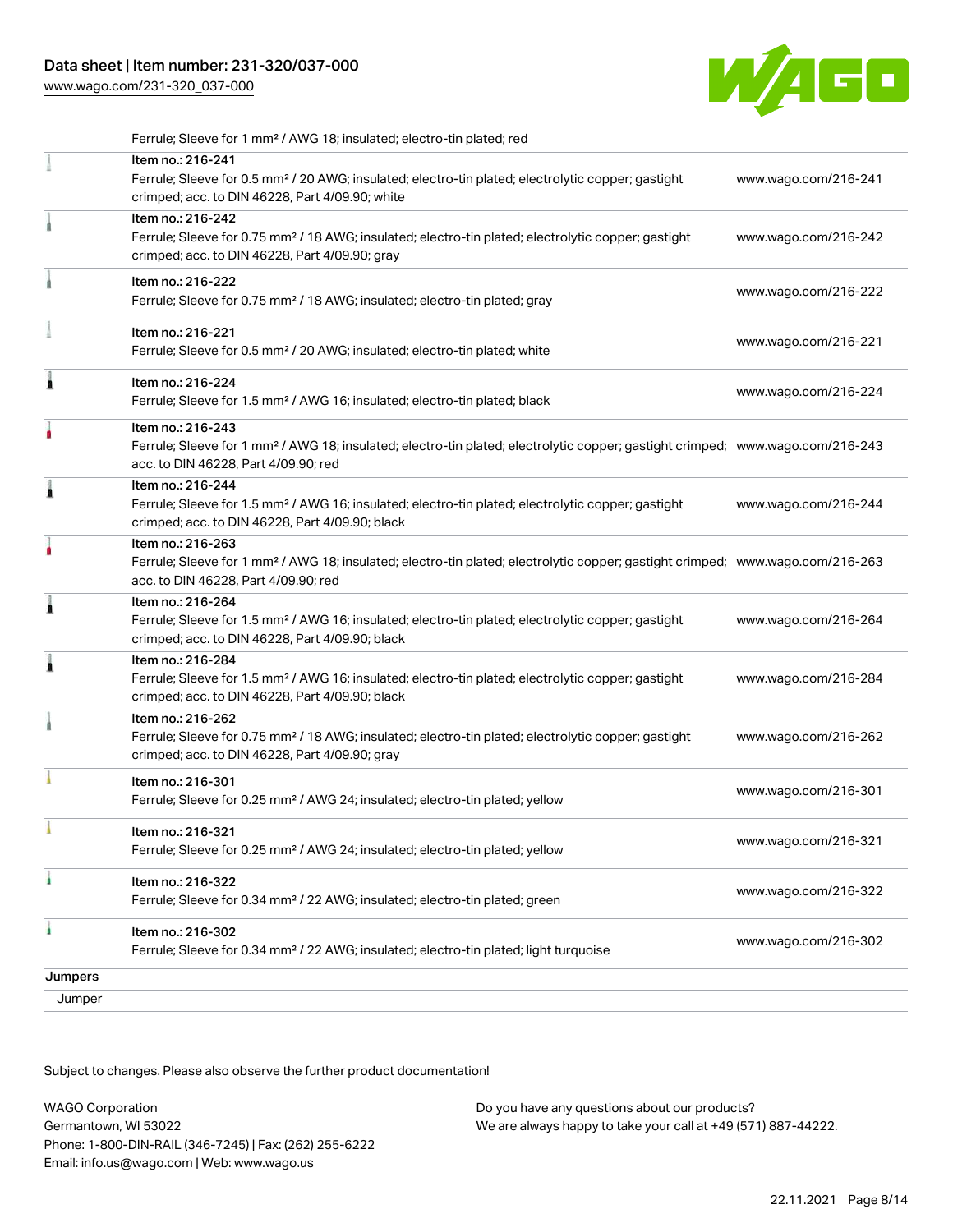### Data sheet | Item number: 231-320/037-000

Phone: 1-800-DIN-RAIL (346-7245) | Fax: (262) 255-6222

Email: info.us@wago.com | Web: www.wago.us

[www.wago.com/231-320\\_037-000](http://www.wago.com/231-320_037-000)



|                            | Item no.: 231-905                                                                                                                                                 |                                                               | www.wago.com/231-905 |
|----------------------------|-------------------------------------------------------------------------------------------------------------------------------------------------------------------|---------------------------------------------------------------|----------------------|
|                            | Jumper; for conductor entry; 5-way; insulated; gray                                                                                                               |                                                               |                      |
|                            | Item no.: 231-903<br>Jumper; for conductor entry; 3-way; insulated; gray                                                                                          |                                                               | www.wago.com/231-903 |
|                            |                                                                                                                                                                   |                                                               |                      |
|                            | Item no.: 231-907                                                                                                                                                 |                                                               | www.wago.com/231-907 |
|                            | Jumper; for conductor entry; 7-way; insulated; gray                                                                                                               |                                                               |                      |
|                            | Item no.: 231-910                                                                                                                                                 |                                                               | www.wago.com/231-910 |
|                            | Jumper; for conductor entry; 10-way; insulated; gray                                                                                                              |                                                               |                      |
|                            | Item no.: 231-902                                                                                                                                                 |                                                               |                      |
|                            | Jumper; for conductor entry; 2-way; insulated; gray                                                                                                               |                                                               | www.wago.com/231-902 |
| Cover                      |                                                                                                                                                                   |                                                               |                      |
| Cover                      |                                                                                                                                                                   |                                                               |                      |
|                            | Item no.: 231-669                                                                                                                                                 |                                                               |                      |
|                            | Lockout caps; for covering unused clamping units; orange                                                                                                          |                                                               | www.wago.com/231-669 |
| Insulations stops          |                                                                                                                                                                   |                                                               |                      |
| Insulation stop            |                                                                                                                                                                   |                                                               |                      |
|                            | Item no.: 231-672                                                                                                                                                 |                                                               |                      |
|                            | Insulation stop; 0.75 - 1 mm <sup>2</sup> ; dark gray                                                                                                             |                                                               | www.wago.com/231-672 |
|                            |                                                                                                                                                                   |                                                               |                      |
|                            |                                                                                                                                                                   |                                                               |                      |
|                            | Item no.: 231-670<br>Insulation stop; 0.08-0.2 mm <sup>2</sup> / 0.2 mm <sup>2</sup> "s"; white                                                                   |                                                               | www.wago.com/231-670 |
|                            |                                                                                                                                                                   |                                                               |                      |
|                            |                                                                                                                                                                   |                                                               |                      |
|                            | Item no.: 231-671                                                                                                                                                 |                                                               | www.wago.com/231-671 |
|                            | Insulation stop; 0.25 - 0.5 mm <sup>2</sup> ; light gray                                                                                                          |                                                               |                      |
| <b>Testing accessories</b> |                                                                                                                                                                   |                                                               |                      |
| Testing accessories        |                                                                                                                                                                   |                                                               |                      |
|                            |                                                                                                                                                                   |                                                               |                      |
|                            | Item no.: 210-136<br>Test plug; 2 mm Ø; with 500 mm cable                                                                                                         |                                                               | www.wago.com/210-136 |
|                            |                                                                                                                                                                   |                                                               |                      |
|                            | Item no.: 231-661                                                                                                                                                 |                                                               |                      |
|                            | Test plugs for female connectors; for 5 mm and 5.08 mm pin spacing; 2,50 mm <sup>2</sup> ; light gray                                                             |                                                               | www.wago.com/231-661 |
| Marking accessories        |                                                                                                                                                                   |                                                               |                      |
| Marking strip              |                                                                                                                                                                   |                                                               |                      |
|                            | Item no.: 210-331/508-103                                                                                                                                         |                                                               | www.wago.com/210-331 |
|                            | Marking strips; as a DIN A4 sheet; MARKED; 1-12 (200x); Height of marker strip: 2.3 mm/0.091 in; Strip<br>length 182 mm; Horizontal marking; Self-adhesive; white |                                                               | /508-103             |
|                            | Subject to changes. Please also observe the further product documentation!                                                                                        |                                                               |                      |
| <b>WAGO Corporation</b>    |                                                                                                                                                                   | Do you have any questions about our products?                 |                      |
| Germantown, WI 53022       |                                                                                                                                                                   | We are always happy to take your call at +49 (571) 887-44222. |                      |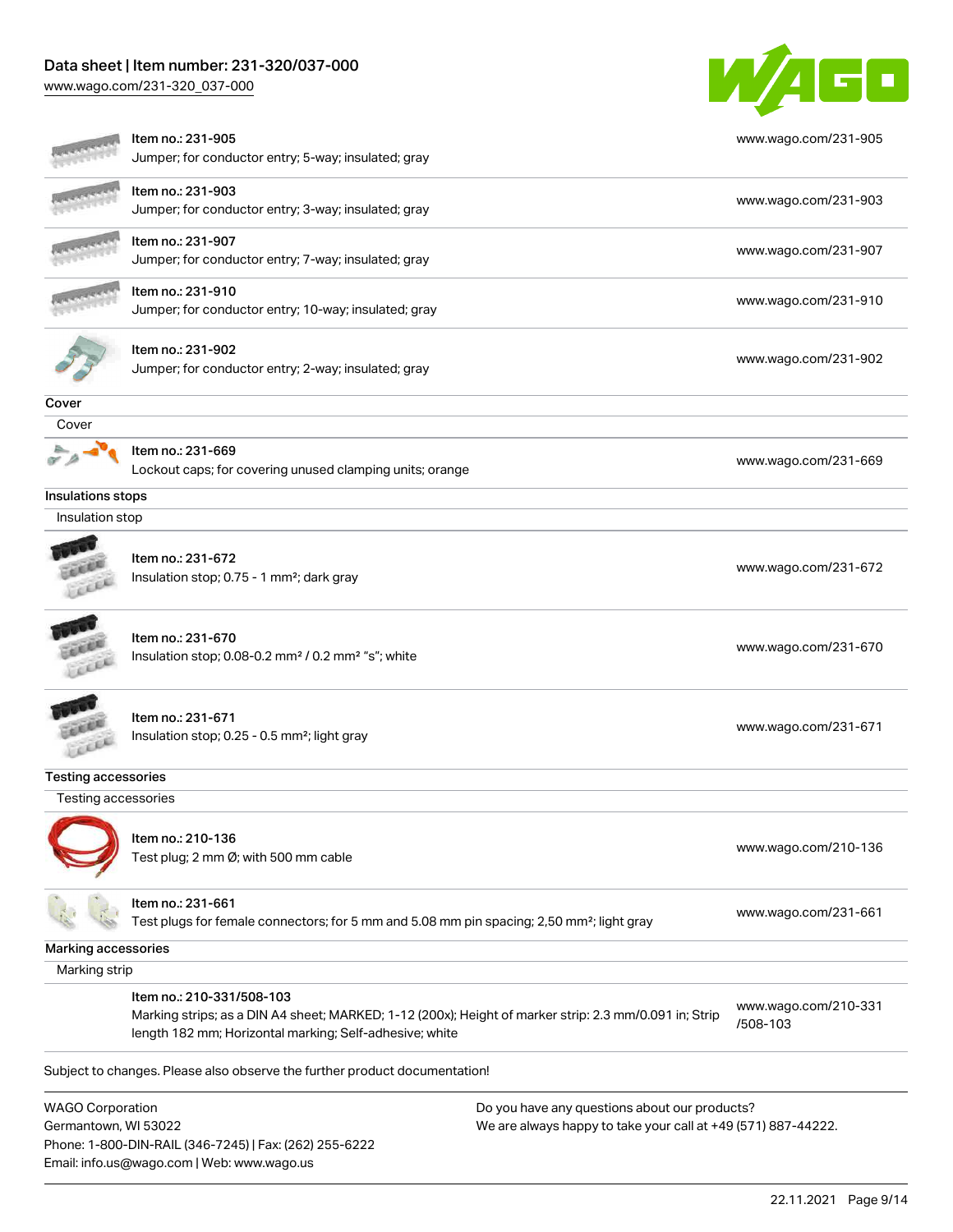Phone: 1-800-DIN-RAIL (346-7245) | Fax: (262) 255-6222

Email: info.us@wago.com | Web: www.wago.us



|                                                 | Item no.: 210-331/508-104<br>Marking strips; as a DIN A4 sheet; MARKED; 13-24 (200x); Height of marker strip: 2.3 mm/0.091 in; Strip                                                 |                                                                                                                | www.wago.com/210-331<br>/508-104 |
|-------------------------------------------------|--------------------------------------------------------------------------------------------------------------------------------------------------------------------------------------|----------------------------------------------------------------------------------------------------------------|----------------------------------|
|                                                 | length 182 mm; Horizontal marking; Self-adhesive; white                                                                                                                              |                                                                                                                |                                  |
|                                                 | Item no.: 210-332/508-202<br>Marking strips; as a DIN A4 sheet; MARKED; 1-16 (160x); Height of marker strip: 3 mm; Strip length 182<br>mm; Horizontal marking; Self-adhesive; white  |                                                                                                                | www.wago.com/210-332<br>/508-202 |
|                                                 | Item no.: 210-332/508-204<br>Marking strips; as a DIN A4 sheet; MARKED; 17-32 (160x); Height of marker strip: 3 mm; Strip length<br>182 mm; Horizontal marking; Self-adhesive; white |                                                                                                                | www.wago.com/210-332<br>/508-204 |
|                                                 | Item no.: 210-332/508-206<br>Marking strips; as a DIN A4 sheet; MARKED; 33-48 (160x); Height of marker strip: 3 mm; Strip length<br>182 mm; Horizontal marking; Self-adhesive; white |                                                                                                                | www.wago.com/210-332<br>/508-206 |
|                                                 | Item no.: 210-332/508-205<br>Marking strips; as a DIN A4 sheet; MARKED; 1-32 (80x); Height of marker strip: 3 mm; Strip length 182<br>mm; Horizontal marking; Self-adhesive; white   |                                                                                                                | www.wago.com/210-332<br>/508-205 |
| <b>Tools</b>                                    |                                                                                                                                                                                      |                                                                                                                |                                  |
| Operating tool                                  |                                                                                                                                                                                      |                                                                                                                |                                  |
|                                                 | Item no.: 209-130<br>Operating tool; suitable for 264, 280 and 281 Series; 1-way; of insulating material; white                                                                      |                                                                                                                | www.wago.com/209-130             |
|                                                 | Item no.: 209-132<br>Operating tool; for connecting comb-style jumper bar; 2-way; of insulating material                                                                             |                                                                                                                | www.wago.com/209-132             |
|                                                 | Item no.: 231-159<br>Operating tool; natural                                                                                                                                         |                                                                                                                | www.wago.com/231-159             |
|                                                 | Item no.: 231-231<br>Combination operating tool; red                                                                                                                                 |                                                                                                                | www.wago.com/231-231             |
|                                                 | Item no.: 231-131<br>Operating tool; made of insulating material; 1-way; loose; white                                                                                                |                                                                                                                | www.wago.com/231-131             |
|                                                 | Item no.: 231-291<br>Operating tool; made of insulating material; 1-way; loose; red                                                                                                  |                                                                                                                | www.wago.com/231-291             |
|                                                 | Item no.: 280-432<br>Operating tool; made of insulating material; 2-way; white                                                                                                       |                                                                                                                | www.wago.com/280-432             |
|                                                 | Item no.: 280-434<br>Operating tool; made of insulating material; 4-way                                                                                                              |                                                                                                                | www.wago.com/280-434             |
|                                                 | Item no.: 280-437<br>Operating tool; made of insulating material; 7-way                                                                                                              |                                                                                                                | www.wago.com/280-437             |
|                                                 | Item no.: 280-440<br>Operating tool; made of insulating material; 10-way                                                                                                             |                                                                                                                | www.wago.com/280-440             |
|                                                 | Subject to changes. Please also observe the further product documentation!                                                                                                           |                                                                                                                |                                  |
| <b>WAGO Corporation</b><br>Germantown, WI 53022 |                                                                                                                                                                                      | Do you have any questions about our products?<br>We are always happy to take your call at +49 (571) 887-44222. |                                  |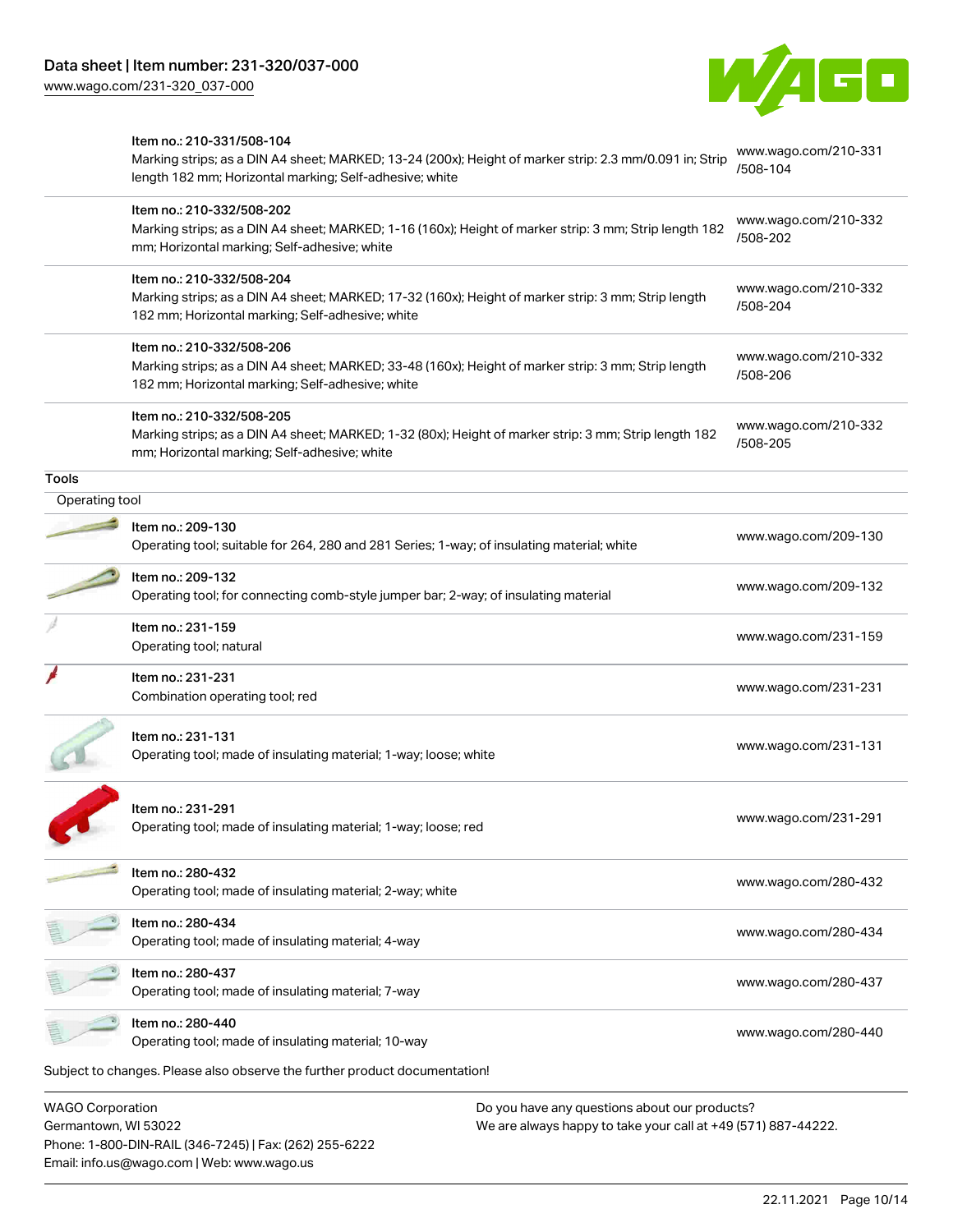

|   | Item no.: 280-435<br>Operating tool; made of insulating material; 5-way; gray | www.wago.com/280-435 |
|---|-------------------------------------------------------------------------------|----------------------|
| É | Item no.: 280-436<br>Operating tool; made of insulating material; 6-way       | www.wago.com/280-436 |
| É | Item no.: 280-438<br>Operating tool; made of insulating material; 8-way       | www.wago.com/280-438 |
|   | Item no.: 280-433<br>Operating tool; made of insulating material; 3-way       | www.wago.com/280-433 |
|   |                                                                               |                      |

### **Downloads Documentation**

| <b>Additional Information</b>           |            |               |          |
|-----------------------------------------|------------|---------------|----------|
| Technical explanations                  | 2019 Apr 3 | pdf<br>2.0 MB | Download |
|                                         |            |               |          |
| <b>CAD files</b>                        |            |               |          |
| CAD data                                |            |               |          |
| 2D/3D Models 231-320/037-000            |            | <b>URL</b>    | Download |
| CAE data                                |            |               |          |
| EPLAN Data Portal 231-320/037-000       |            | <b>URL</b>    | Download |
| ZUKEN Portal 231-320/037-000            |            | <b>URL</b>    | Download |
| EPLAN Data Portal 231-320/037-000       |            | <b>URL</b>    | Download |
|                                         |            |               |          |
| <b>Environmental Product Compliance</b> |            |               |          |

#### Compliance Search

| Environmental Product Compliance 231-320/037-000                                                                                                                      | URL | Download |
|-----------------------------------------------------------------------------------------------------------------------------------------------------------------------|-----|----------|
| 1-conductor female connector; CAGE CLAMP <sup>®</sup> ; 2.5 mm <sup>2</sup> ; Pin spacing 5.08 mm; 20-<br>pole; Lateral locking levers; 2,50 mm <sup>2</sup> ; orange |     |          |

Subject to changes. Please also observe the further product documentation!

WAGO Corporation Germantown, WI 53022 Phone: 1-800-DIN-RAIL (346-7245) | Fax: (262) 255-6222 Email: info.us@wago.com | Web: www.wago.us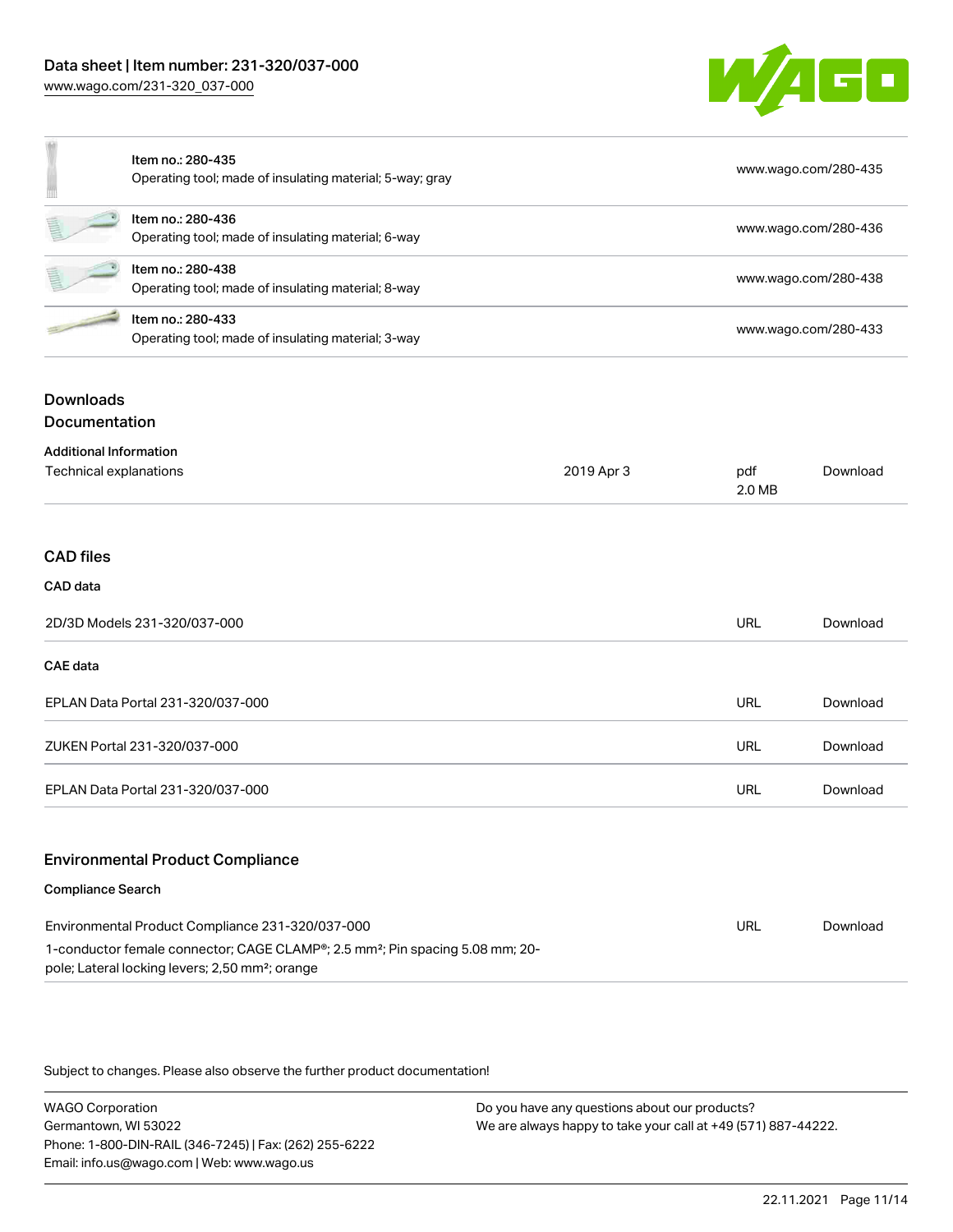

#### Installation Notes



Inserting a conductor via 3.5 mm screwdriver – CAGE CLAMP® actuation parallel to conductor entry.



Inserting a conductor via 3.5 mm screwdriver – CAGE CLAMP® actuation perpendicular to conductor entry.



Inserting a conductor into CAGE CLAMP® unit via operating lever (231-291).



Inserting a conductor via operating tool.



Coding a female connector by removing coding finger(s).

Subject to changes. Please also observe the further product documentation!

WAGO Corporation Germantown, WI 53022 Phone: 1-800-DIN-RAIL (346-7245) | Fax: (262) 255-6222 Email: info.us@wago.com | Web: www.wago.us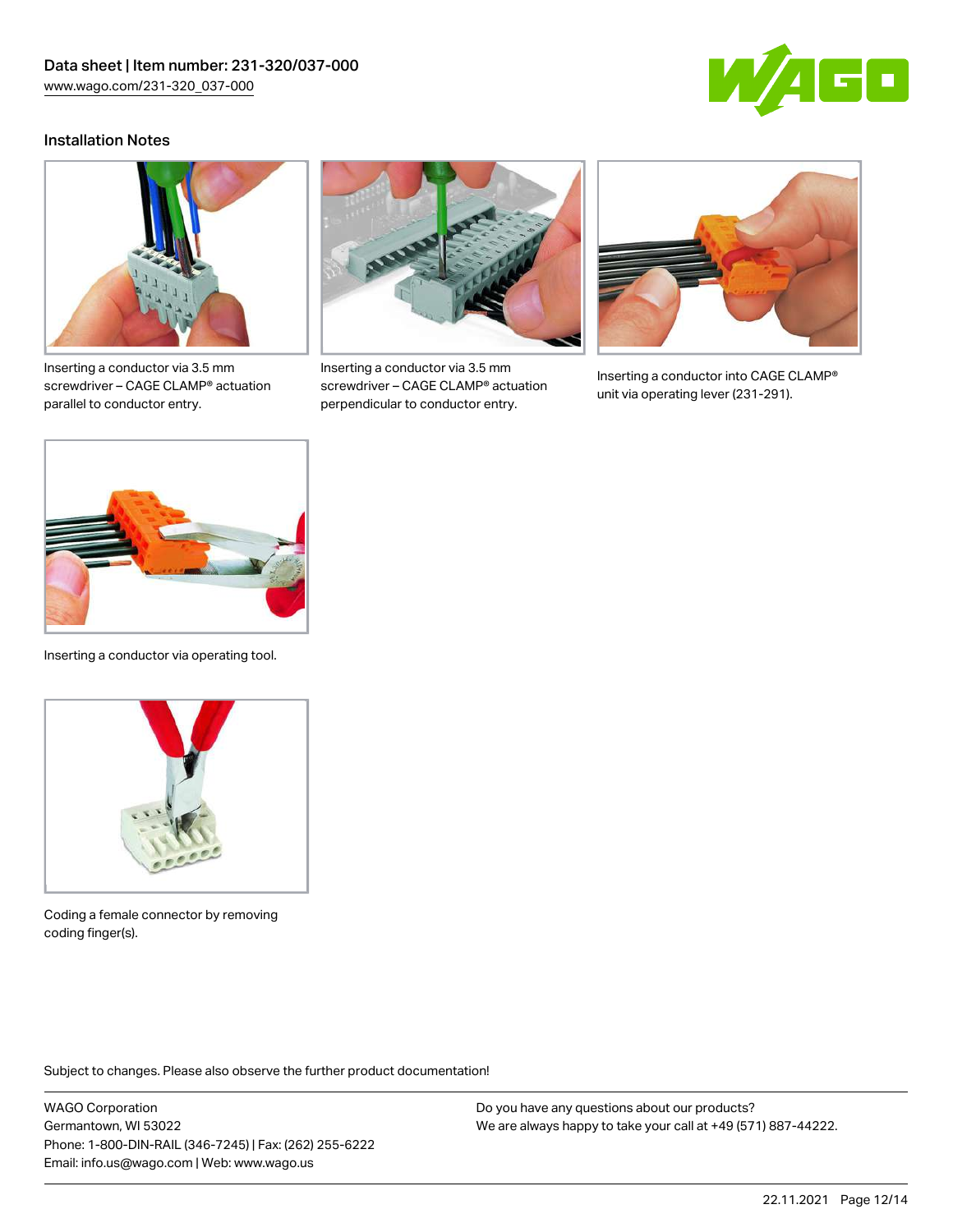



Testing – female connector with CAGE CLAMP®

Integrated test ports for testing perpendicular to conductor entry via 2 or 2.3 mm Ø test plug

Installation



Male connector with strain relief plate



Strain relief housing shown with a male connector equipped with CAGE CLAMP®

Marking

Subject to changes. Please also observe the further product documentation!

WAGO Corporation Germantown, WI 53022 Phone: 1-800-DIN-RAIL (346-7245) | Fax: (262) 255-6222 Email: info.us@wago.com | Web: www.wago.us